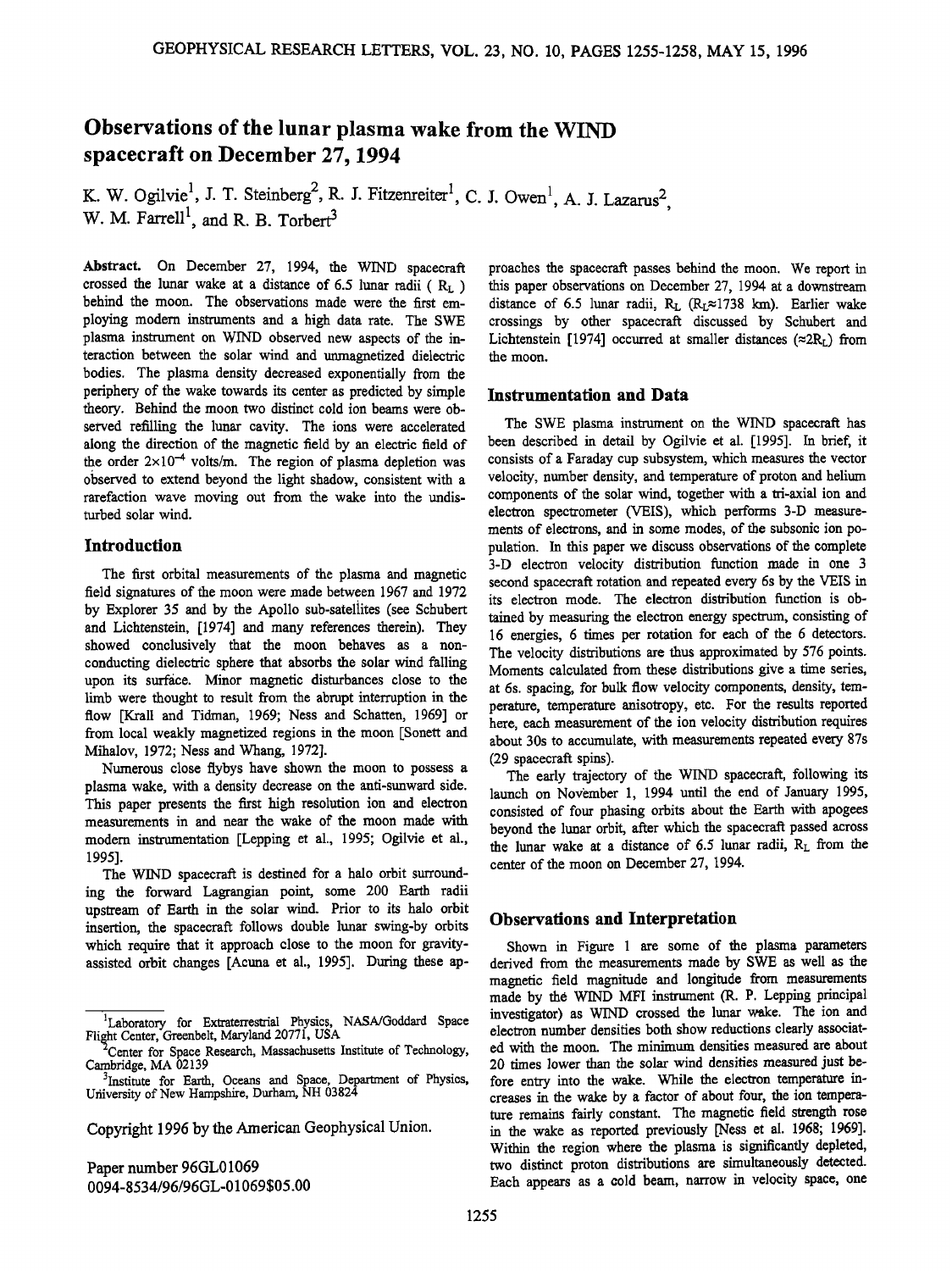

Figure 1. Plasma and magnetic field parameters for lunar wake crossing. "+" indicates entry-side proton parameters, diamonds indicate exit-side parameters. From the top panel to the bottom: proton density, proton and electron temperatures, proton speed, plasma east/west flow angle (>0 is from west of sun), the longitude of B (0° is sunward), and IB. On right, flow angle shown with longitude scale to allow comparison with B. Vertical lines mark the times bounding the light shadow and the region in which plasma density is reduced from ambient solar wind values. Larger uncertainty in east/west angle between 15:15 and 15:37 UT caused by the cumulative effect of satellite spin rate change in the shadow: an angle offset developed between the desired optimal and the actual Faraday cup pointing directions, resulting in a less accurate flow angle determination during that time interval.

convecting with a speed slightly faster than the ambient solar wind, and the other convecting slightly slower.

The appearance of inter-penetrating proton beams in the lunar wake is illustrated in Figure 2, which presents a time sequence showing observed current (which is proportional to particle flux) versus energy/charge scans from a SWE Faraday cup. The detector is pointing in roughly the same near-sunward direction for each scan. The upper (earliest) panel shows a large peak associated with solar wind protons, and a smaller peak at higher energy/charge due to alpha particles. In succeeding panels, the alpha signal disappears, and solar wind proton peak becomes lower in amplitude while moving to higher energies. By the time of the fourth panel (14:58 UT), a second proton signal at lower energy/charge is clearly present. As time proceeds, the first proton signal diminishes, while the second proton peak grows in amplitude, moves to higher energy/charge, and appears to evolve into what is the unperturbed solar wind proton peak by the time of the last panel. when WIND has moved beyond the wake.

The measurements show that ambient solar wind conditions changed somewhat during WIND's lunar encounter: when WIND emerged from the wake, the solar wind speed was higher and the density lower (see Figure 1) and the alpha particle flux was much lower (see Figure 2). Thus, one must keep in mind that the wake may have undergone some slight temporal changes due to solar wind variations during the spacecraft crossing. Nonetheless, these observations show important overall features that are most probably characteristic of a steady-state wake structure.

The moon absorbs solar wind, carving out a plasma cavity in the downstream wake; the solar wind acts to refill that cavity, The physical processes and phenomena involved in the expansion of plasma into a vacuum are described in the review by Samir et al. [1983] and references therein. Initially, because they are lighter, more mobile, and have a greater thermal speed. the electrons attempt to fill in ahead of the ions. The resulting ambipolar electric field accelerates the ions into the cavity. Because the solar wind is collisionless, particles filling in the plasma cavity are restricted to move only along magnetic field lines. The ambipolar electric field and the ion acceleration resulting from that field are directed along the magnetic field lines. Thus, the plasma does not fill the wake from all directions at once, but instead fills it from two opposite "sides" whose locations are determined by the magnetic field orientation. The variations of the plasma parameters observed as WIND crossed the lunar wake are similar in character to the one-dimensional analytical solutions for the expansion of plasma into vacuum discussed by Samir et al. [1983]. Because the direction of the filling motion is restricted by the field, a model which is one-dimensional is nonetheless quite useful.

The principal characteristics of plasma expansion into vacuum are demonstrated in the solution for the simplest case: a sin-



Figure 2. Time sequence of Faraday cup current versus energy/charge spectra as WIND crossed the wake. At 14:32 UT, signal peaks are due to solar wind  $H^+$  and  $H_{e}^{++}$ , with (density  $H_e^+$ )/(density  $H^+$ ) = 0.025. At 15:02 UT there are two H<sup>+</sup> signal peaks. At 15:43 UT, peak signals due to solar wind  $H^+$  and a small flux of  $H_c^{++}$ .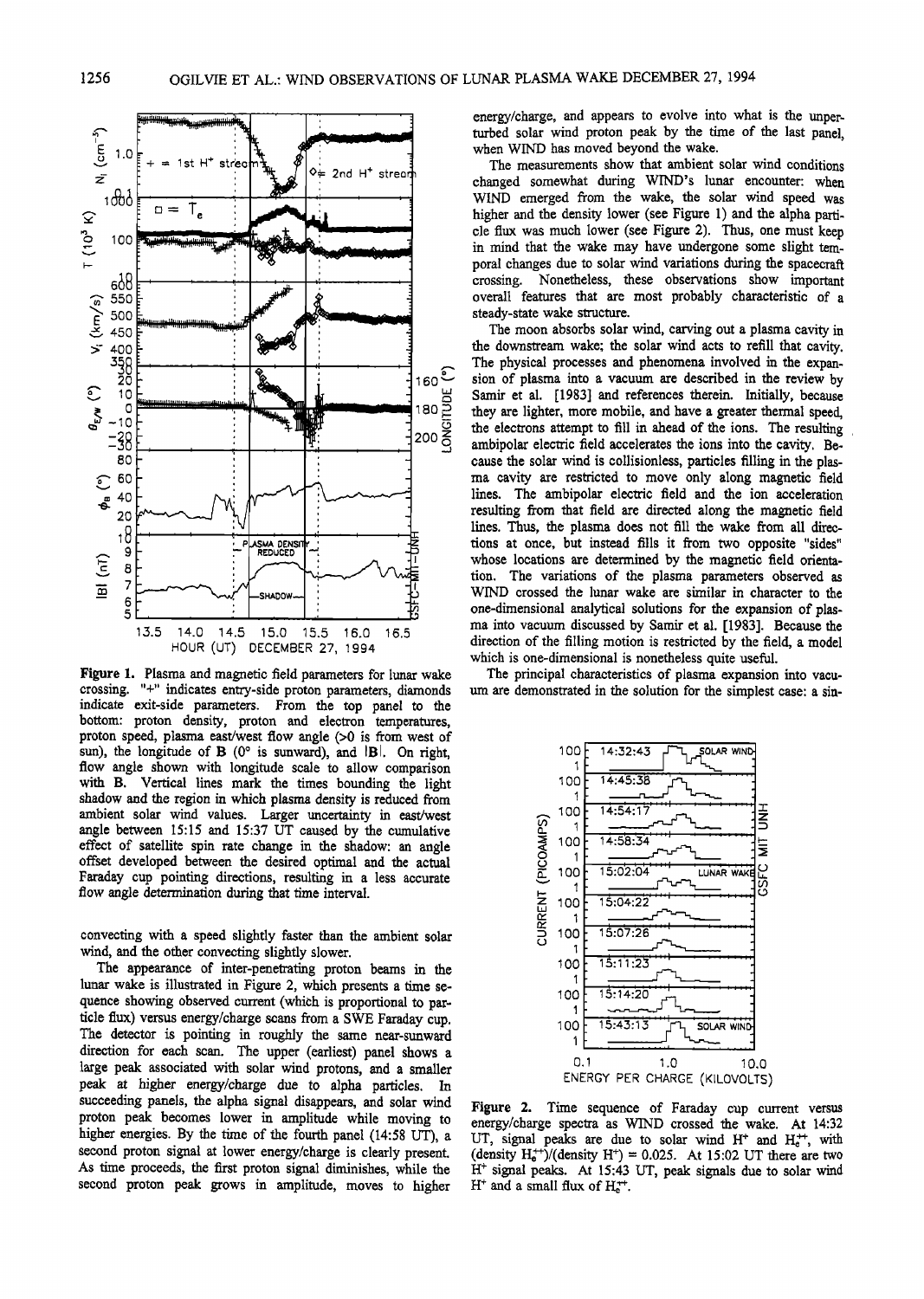**gle ion species and Maxwellian electrons. Given a plasma at**  time  $t = 0$  of density  $N_0$  in the region  $x < 0$ , and a vacuum in the region  $x > 0$ , the solutions for the ion and electron densi**ties, Ni and Ne, and for the ion speed Vi are as follows:** 

$$
N_e = N_i = N_0 exp[-((x/S_0 t) + 1)]
$$
 (1)

$$
V_i = S_o((x/S_o t) + 1) \tag{2}
$$

where  $S_0$  is the sound speed, approximated here as  $\sqrt{T_e/M_i}$ ;  $T_e$ is the electron temperature and M<sub>i</sub> is the ion mass. The solu**tions are valid for times**  $t > 0$  **and**  $x > -S_0 t$ **.** 

**These equations describe several important features. First, a region of decreased density propagates back into the plasma as**  a rarefaction wave with speed S<sub>o</sub> (Equation 1). Second, at any fixed time  $t=t_0 > 0$ , the density decreases exponentially as a function of  $x + S_0t$ , the distance from the rarefaction wave front at  $x = -S_0t$  (Equation 1), while the ion filling-in speed  $V_i$  in**creases linearly with distance from the wave front (Equation 2). The region of decreased plasma density is referred to as the expansion region. The exponential decrease in density, the rarefaction wave, and the linearly increasing ion speed are all evident in the WIND lunar wake measurements, as will be explained below.** 

**As the solar wind encounters and flows past the moon, plasma begins to expand into the lunar wake cavity, while at the same time continuing to convect away from the sun. There is a rough correspondence between the distance downstream from the moon, and variable t in the above equations- the time for plasma to expand into the wake. Moreover, a spacecraft which crosses the wake at a fixed distance downstream, is scanning the plasma as a function of the position variable x, while the expansion time t is kept fixed. WIND crossed the wake at a**  distance of  $\approx 6.5$  R<sub>L</sub> from the moon, while the solar wind flow speed was  $\approx$ 475 km/s, giving a fixed expansion time of  $\approx$ 24s. **It follows that there is a correspondence between the measurement time shown in Figure 1, and the variable x in Equations 1 and 2, so the variation of the measured density and speed versus time can be compared to the dependence on x of Ni and Vi in Equations 1and 2. Since the expansion is restricted to occur along the magnetic field B, a correction is made to take**  into account the fact that **B** makes an angle of about 45<sup>°</sup> to the **solar wind flow direction.** 

**As WIND enters the wake, the log of the density decreases approximately linearly (see Figure 1), in agreement with the exponential behavior of Equation 1. The density decrease matches**  Equation 1 reasonably well for  $S_0 \approx 40$  km/s, while  $\sqrt{T_e/M_i}$  using **the measured Te is somewhat less (35 km/s). The density recovery on exit from the wake is less smooth, and does not follow an exponential dependence so well over such a large spatial distance, possibly because of solar wind temporal changes during lunar wake crossing. If only the final portion of the recovery is considered, between about 15:22 and 15:32, the density variation appears somewhat less steep than that seen on wake entry, consistent with a somewhat higher sound speed at**  that time.  $\sqrt{T_e/M_i}$  at wake exit was 40 km/s, a value greater **than that seen at entry.** 

**Evidence for a rarefaction wave is found by comparing the time period during which the density was below ambient solar wind values, to the time period for which WIND was within**  the light shadow of the moon. Figure 1 shows the times of en**try and exit for the plasma depletion region, and for the light shadow; the density depleted region is larger than the geometric shadow. These four times can be used to determine the angle between the rarefaction wave and the light shadow (the sunward direction) on each side of the wake. As WIND entered**  the lunar wake, that angle was about 5<sup>°</sup> to the sunward direction, while on the exit side the angle was about 4.4<sup>o</sup>. At the **time of entry the solar wind was flowing from a direction ap**proximately 2.5<sup>°</sup> to the west of the solar direction (in a moon**fixed reference frame). Correcting for the solar wind flow, the angle of the rarefaction wave to the aberrated wake axis is**  about 2.5°, which is somewhat less than the 3.1° expected based on  $S_0 \approx \sqrt{T_e / M_i}$ . At the time of exit, no angle correction is **required; the solar wind flow direction was nearly anti-sunward. The observed exit-side wave angle is somewhat larger than the**  3.1° expected from  $\sqrt{T_e/M_i}$  on that side. Taking into account **any aberration due to the solar wind flow direction, we find on both sides rarefactions consistent with waves propagating outward from the lunar wake at roughly the expected angles.** 

**Next we examine the velocity profiles for the two proton streams: the first stream which is related to solar wind filling in the wake from the entry side, and the second stream which is related to solar wind filling in the wake from the exit side. The speeds and flow angles for each are shown in Figure 1. The speed of the first stream increases linearly as WIND moves into the expansion region. From Equation 2 we see that by know**ing the rate of change of  $V_i$  with x one can estimate the expansion time t:  $\Delta V_i/\Delta x=1/t$ . Determining the rate of change of the **speed profile for the first proton stream we obtain an expansion time of 22s, a value similar to our estimate given above. The** 



**Figure 3. (a) The schematic representation of lunar wake on Dec 27, 1994. Region of plasma depletion propagates out from wake as a rarefaction wave. Streamlines of plasma flow are shown entering the wake from the satellite entry and exit side.**  The ion acceleration is directed along magnetic field lines as **shown; flow speeds up on the entry side and slows down on the**  exit side. (b) Illustrative schematic to show behavior of the ion **flow vectors measured as Wind crossed the wake. Does not accurately show the actual changes in relative magnitude or direction of vectors.**